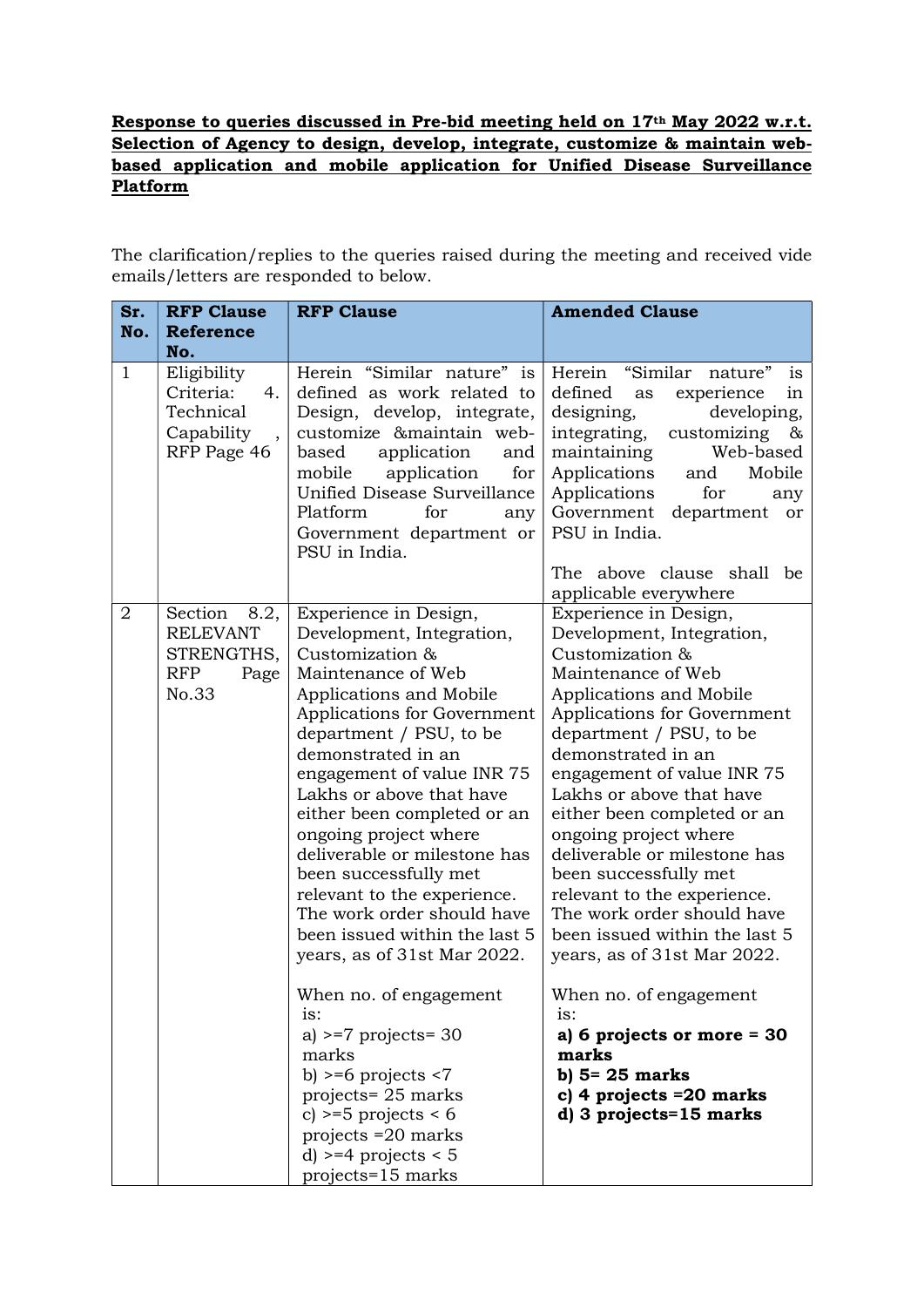| Sr.            | <b>RFP Clause</b>  | <b>RFP Clause</b>                                 | <b>Amended Clause</b>              |  |
|----------------|--------------------|---------------------------------------------------|------------------------------------|--|
| No.            | <b>Reference</b>   |                                                   |                                    |  |
|                | No.                |                                                   |                                    |  |
|                |                    | $e$ ) >=3 projects = 10                           |                                    |  |
|                |                    | marks                                             |                                    |  |
| 3              | Section<br>8.2,    | No. of users using a mobile                       | No. of users using a mobile        |  |
|                | <b>RELEVANT</b>    | application developed by the                      | application developed by the       |  |
|                | STRENGTHS,         | vendor                                            | vendor                             |  |
|                | <b>RFP</b><br>Page | $>= 100k = 10$ marks                              | $>= 25k = 10$ marks                |  |
|                | No.33              | $>= 75 k < 100 k = 7 marks$                       | $>$ =15 k < 25 k = 7 marks         |  |
|                |                    | $>=50 \text{ k} < 75 \text{ k} = 5 \text{ marks}$ | $>=5$ k < 15 k = 5 marks           |  |
|                |                    | $>=25 k < 50k = 3 marks$                          | $>=3 k < 5 k = 3 marks$            |  |
| $\overline{4}$ | 8.1 Eligibility    | 6-) Certifications                                | 6-) Certifications                 |  |
|                | Criteria, RFP      |                                                   |                                    |  |
|                | Page No.31         | Bidder shall have at least                        | Bidder shall have at least one     |  |
|                |                    | of<br>the<br>following<br>two                     | of the following certifications:   |  |
|                |                    | certifications:                                   | a. CMMI Level 3 or above           |  |
|                |                    | a. CMMI Level 3 or above                          | b. ISO 9001:2015                   |  |
|                |                    | b. ISO 9001:2015<br>c. ISO/IEC 27001:2013         | c. ISO/IEC 27001:2013              |  |
| 5              | 8.2 Technical      | Bidder shall have at least                        | Bidder shall have at least one     |  |
|                | evaluation         | of<br>the<br>following<br>two                     | of the following certifications:   |  |
|                | matrix             | certifications:                                   |                                    |  |
|                |                    |                                                   | d) CMMI Level 3 or above           |  |
|                |                    | a) CMMI Level 3 or above                          | e) ISO 9001:2015                   |  |
|                |                    | b) ISO 9001:2015                                  | ISO/IEC 27001:2013<br>$\mathbf{f}$ |  |
|                |                    | c) ISO/IEC 27001:2013                             |                                    |  |
|                |                    |                                                   | Marks will be awarded for the      |  |
|                |                    | Marks will be awarded for                         | number of certificates<br>as       |  |
|                |                    | the number of certificates as                     | mentioned below:                   |  |
|                |                    | mentioned below:                                  |                                    |  |
|                |                    |                                                   | a) All 3 certificates: 10 marks    |  |
|                |                    | certificates:<br>a) $All \quad 3$<br>10           | b) Any 2 certificates: 6 marks     |  |
|                |                    | marks                                             | c) Any 1 certificate: 3 marks      |  |
|                |                    | b) Any $2$<br>5<br>certificates:                  |                                    |  |
|                |                    | marks                                             |                                    |  |

| Sr.<br>No. | <b>RFP Clause</b><br><b>Reference</b>                             | Original<br><b>Clause</b> | <b>Clarification</b><br>Required                                                                                                                                          | <b>Clarification</b><br>Provided                                                                                  |
|------------|-------------------------------------------------------------------|---------------------------|---------------------------------------------------------------------------------------------------------------------------------------------------------------------------|-------------------------------------------------------------------------------------------------------------------|
|            | No.<br>About<br>unified<br>COVID<br>platform,<br>RFP Page<br>No.6 | 3.1 Module<br>Description | 1) What modules to<br>be developed from<br>scratch.<br>2) What development<br>need to be done for<br>these modules if they<br>are developed already.<br>3) Please suggest | Please refer to RFP<br>and same will<br>discuss at time of<br>requirement<br>gathering with<br>successful bidder. |
|            |                                                                   |                           | links that we can<br>refer to take a look                                                                                                                                 |                                                                                                                   |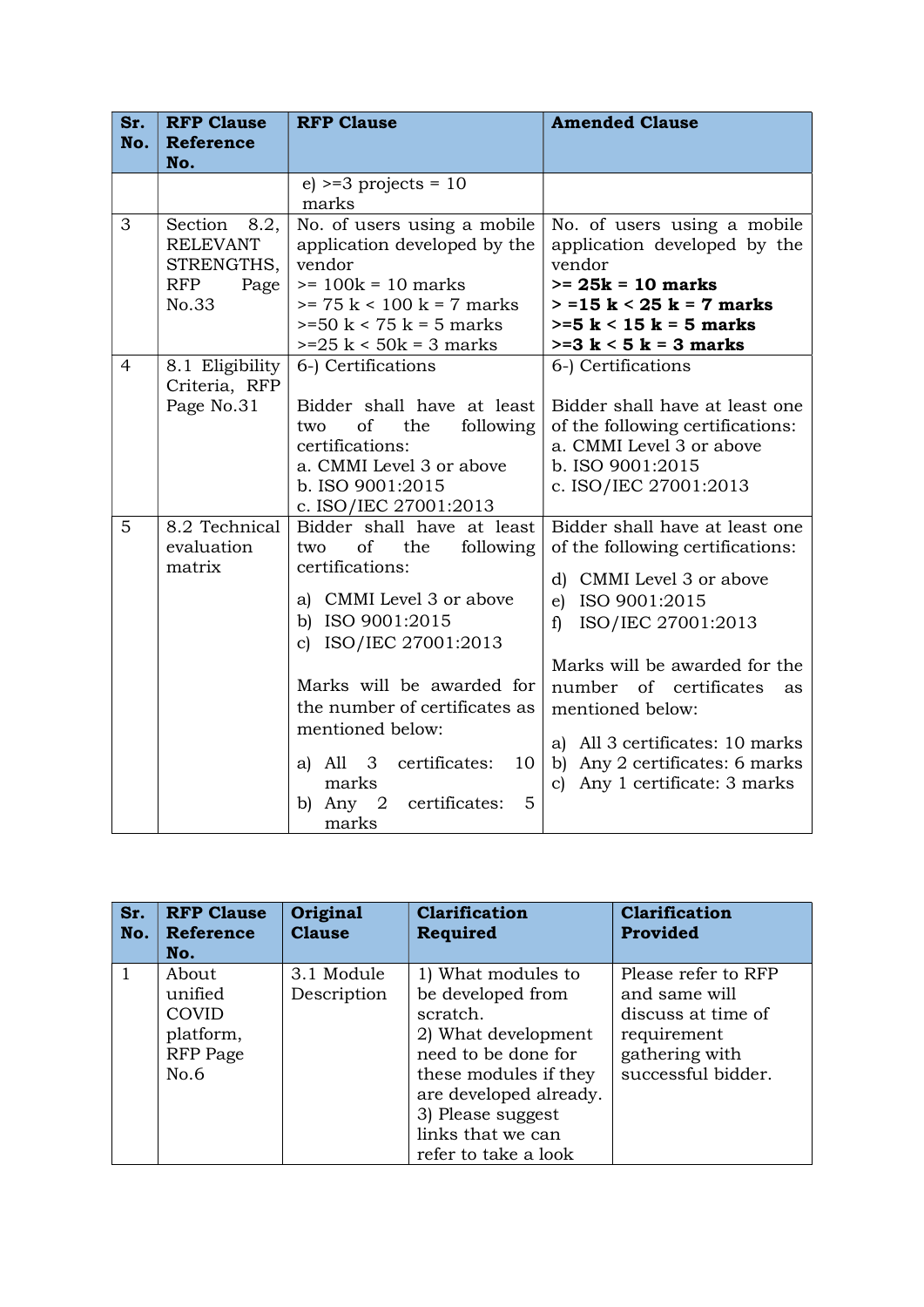| Sr.<br>No.     | <b>RFP Clause</b><br><b>Reference</b><br>No.                                                                                         | Original<br><b>Clause</b>                                                                                                                                                                                                                                                                                                                                         | <b>Clarification</b><br><b>Required</b>                                                                                                                                                                                                                                                                 | <b>Clarification</b><br>Provided                                                                           |
|----------------|--------------------------------------------------------------------------------------------------------------------------------------|-------------------------------------------------------------------------------------------------------------------------------------------------------------------------------------------------------------------------------------------------------------------------------------------------------------------------------------------------------------------|---------------------------------------------------------------------------------------------------------------------------------------------------------------------------------------------------------------------------------------------------------------------------------------------------------|------------------------------------------------------------------------------------------------------------|
|                |                                                                                                                                      |                                                                                                                                                                                                                                                                                                                                                                   | into the system (If<br>possible)<br>4) Any portal to be<br>developed for a<br>citizen. If yes, any<br>link for reference.<br>5) if yes for the above<br>point, Please suggest<br>on the scope<br>expectation.<br>6) Is it possible to get<br>a walkthrough of the<br>current system.<br>Please suggest. |                                                                                                            |
| $\overline{2}$ | Section<br>4.1.6<br>Design<br>Principles<br>for<br>development<br>of the<br>Unified<br>Disease<br>Surveillance,<br>RFP Page<br>No.11 | System<br>should be<br>capable<br>enough to<br>integrate<br>with other<br>applications<br>i.e. HFR,<br><b>IHIP</b><br>(Integrated<br>Disease<br>Surveillance<br>Programme),<br>TB<br>Surveillance<br>Platform,<br><b>NCD</b><br>programme,<br>E-Hospital<br>and CPHC<br>Platform etc.<br>There<br>should not<br>be<br>technology/<br>Platform<br>dependencie<br>S | We suppose Client<br>would provide the API<br>for these application                                                                                                                                                                                                                                     | <b>IHAT</b> will coordinate<br>with stakeholders for<br>API integration.                                   |
| 3              | Section<br>4.1.6<br>Design<br>Principles<br>for<br>development<br>of the<br>Unified                                                  | The system<br>should be in<br>compliance<br>with the<br>'Ayushman<br><b>Bharat</b><br>Digital<br>Mission'                                                                                                                                                                                                                                                         | What are the<br>guidelines?                                                                                                                                                                                                                                                                             | Bidder may refer<br>$\frac{https://abdm.gov.in/}{$<br>for guidelines related<br>information and<br>updates |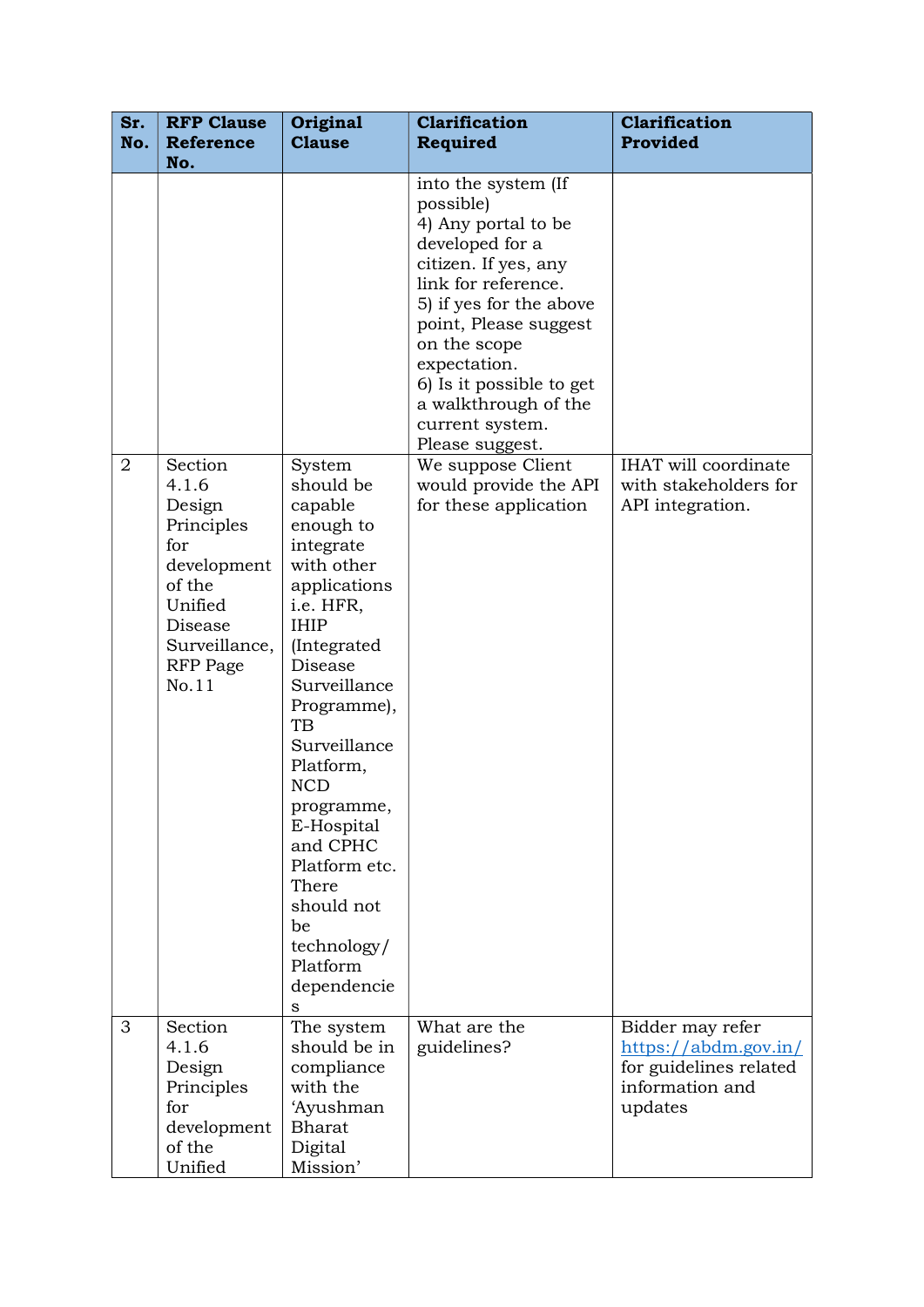| Sr.<br>No.     | <b>RFP Clause</b><br><b>Reference</b><br>No.                                  | Original<br><b>Clause</b>                                                                                                                                                                                                                                                                                                                                            | <b>Clarification</b><br>Required                                                                                                                                                                                                                                                                                                 | <b>Clarification</b><br>Provided                                                                                                                                                                                                                                                                                                         |
|----------------|-------------------------------------------------------------------------------|----------------------------------------------------------------------------------------------------------------------------------------------------------------------------------------------------------------------------------------------------------------------------------------------------------------------------------------------------------------------|----------------------------------------------------------------------------------------------------------------------------------------------------------------------------------------------------------------------------------------------------------------------------------------------------------------------------------|------------------------------------------------------------------------------------------------------------------------------------------------------------------------------------------------------------------------------------------------------------------------------------------------------------------------------------------|
|                | Disease<br>Surveillance,<br><b>RFP</b> Page<br>No.11                          | (ABDM)<br>guidelines.                                                                                                                                                                                                                                                                                                                                                |                                                                                                                                                                                                                                                                                                                                  |                                                                                                                                                                                                                                                                                                                                          |
| $\overline{4}$ | About<br>unified<br>COVID<br>platform,<br><b>RFP</b> Page<br>No.6             | 3.1 Module<br>Description<br>(Interactive<br>Dash board)                                                                                                                                                                                                                                                                                                             | 1) Is this a separate<br>interface/module for<br>which login will be<br>required Or, is it a<br>part of the interface of<br>Admin. Please<br>suggest.<br>2) What are the<br>parameters and<br>report data required<br>for Dashboard screen.<br>Please confirm.                                                                   | Please refer to RFP<br>and the same will<br>discuss at the time of<br>requirement<br>gathering with the<br>successful bidder.                                                                                                                                                                                                            |
| 5              | Section 3.3<br>Application<br>List &<br>Technology<br>used, RFP<br>Page No. 8 | Application<br>List &<br>Technology<br>used                                                                                                                                                                                                                                                                                                                          | 1) We assume hosting<br>platform used is/will<br>Please<br>be<br>Azure.<br>confirm.<br>Who<br>will<br>2)<br>bear<br>Operational Cost of<br>Hosting.<br>Please<br>suggest.                                                                                                                                                        | IHAT/UP Govt. will<br>provide the Hosting<br>for staging and<br>production server                                                                                                                                                                                                                                                        |
| 6              | Section 4.1,<br><b>RFP</b> Page<br>No.9                                       | 4.1.1<br>The<br>Development<br>of<br>the<br>Unified<br>Disease<br>Surveillance<br>platform<br>the form of<br>enhancemen<br>ts to existing<br>unified<br>COVID<br>Platform<br>or<br>to re-design<br>and develop<br>a responsive,<br>dynamic,<br>real-time<br>and<br>informationa<br>integrated<br>1<br>platform for<br>public health<br>surveillance,<br>deemed<br>as | 1) What are the<br>expected scope and<br>volume of<br>enhancements.<br>2) What is the<br>expectation from<br>Redesigning. Do we<br>shall be in need to use the<br>existing code and do<br>enhancement and<br>development on it.<br>3) What development<br>need to be done for<br>these modules if they<br>are developed already. | 1. IHAT will provide<br>the source code of<br>the existing<br>application. It's up to<br>the bidder, what the<br>bidder is opting for,<br>whether<br>enhancement in<br>existing source code<br>or development from<br>scratch.<br>2. This will be<br>discussed at the time<br>of requirement<br>gathering with the<br>successful bidder. |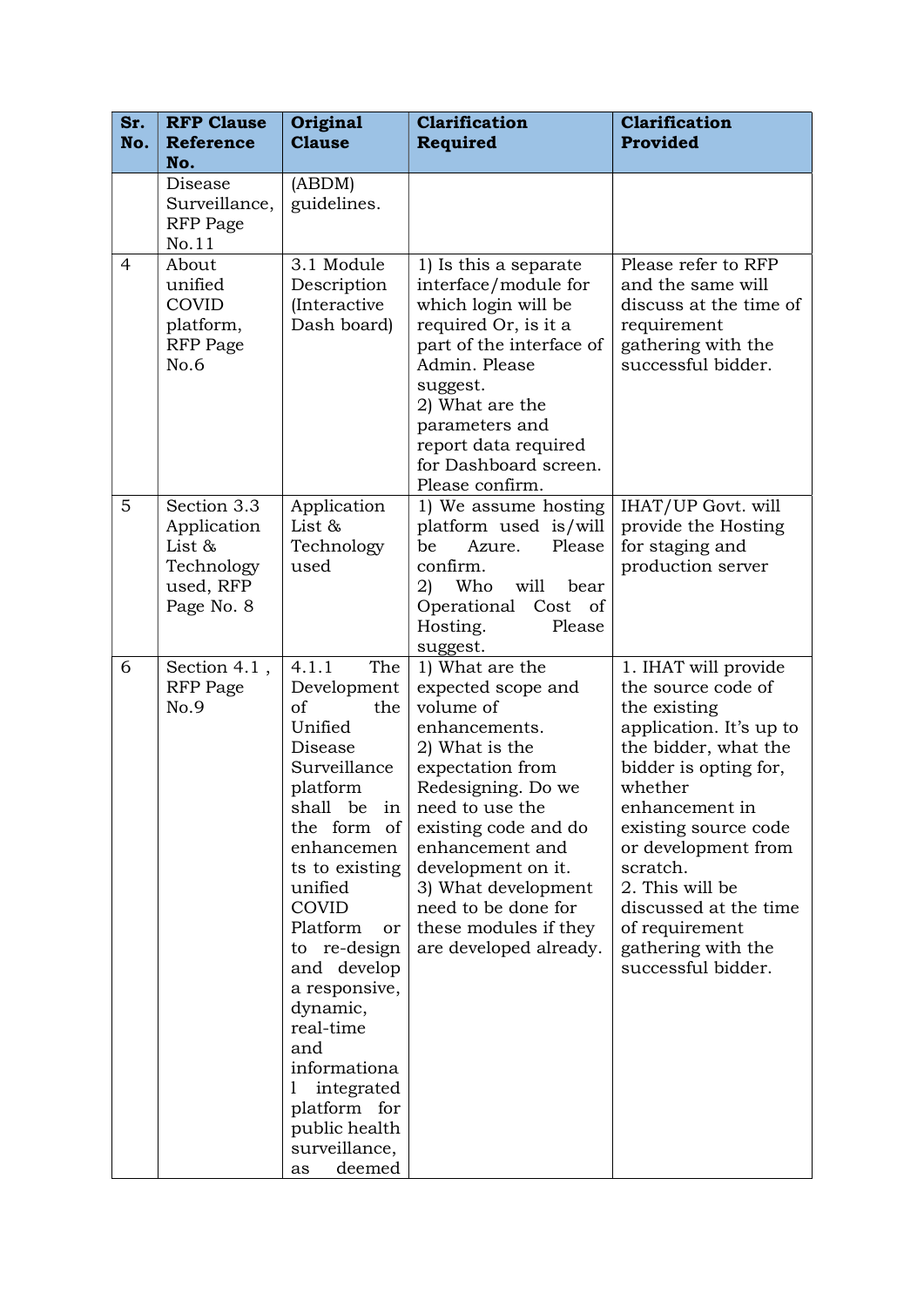| Sr.<br>No.     | <b>RFP Clause</b><br><b>Reference</b> | Original<br><b>Clause</b>                                                                                                                                                                                                                                                                                                                                                                | <b>Clarification</b><br>Required                                                                                                                                                                                 | <b>Clarification</b><br>Provided                                                                                                                                                                                               |
|----------------|---------------------------------------|------------------------------------------------------------------------------------------------------------------------------------------------------------------------------------------------------------------------------------------------------------------------------------------------------------------------------------------------------------------------------------------|------------------------------------------------------------------------------------------------------------------------------------------------------------------------------------------------------------------|--------------------------------------------------------------------------------------------------------------------------------------------------------------------------------------------------------------------------------|
|                | No.                                   | appropriate                                                                                                                                                                                                                                                                                                                                                                              |                                                                                                                                                                                                                  |                                                                                                                                                                                                                                |
| $\overline{7}$ | Section<br>4.1.6, RFP<br>Page No.11   | by the bidder<br>The system<br>should be<br>capable<br>enough to<br>integrate<br>with other<br>applications<br>i.e. HFR,<br><b>IHIP</b><br>(Integrated)<br>Disease<br>Surveillance<br>Programme),<br>TB<br>Surveillance<br>Platform,<br><b>NCD</b><br>programme,<br>E-Hospital<br>and CPHC<br>Platform etc.<br>There<br>should not<br>be<br>technology/<br>Platform<br>dependencie<br>S. | 1) what are the<br>integration points.<br>2) Who will be sharing<br>the APi's<br>3) How many systems<br>need to be integrated.<br>please suggest.                                                                | This will be discussed<br>the<br>time<br>at<br>οf<br>requirement<br>gathering with<br>the<br>successful bidder.                                                                                                                |
| 8              | Section<br>4.1.6, RFP<br>Page No.11   | Designing of<br>API should<br>be restful so<br>that end-to-<br>end<br>digitalization<br>occurs<br>smoothly                                                                                                                                                                                                                                                                               | 1) What is the<br>expectation from the<br>said statement. Do we<br>need to design the<br>API's<br>2) how many Api's<br>need to be developed<br>? Are these Rest<br>APi's?                                        | This will be discussed<br>at the time<br>Οİ<br>requirement<br>gathering with<br>the<br>successful bidder.                                                                                                                      |
| 9              | Section<br>4.1.6, RFP<br>Page No.11   | If bidder will<br>opt for re-<br>design of<br>web and<br>mobile<br>application<br>for unified<br>surveillance<br>platform,<br>then bidder<br>shall be                                                                                                                                                                                                                                    | 1) What is the<br>relevance of Opt as<br>mentioned here.<br>2) Does this refer to<br>chosing an option<br>based on preferance<br>which means either<br>development of<br>system from sratch or<br>development or | 1. IHAT will provide<br>the source code of the<br>existing application.<br>It's up to the bidder,<br>what the bidder is<br>opting for, whether<br>enhancement<br>in<br>existing source code<br>or development from<br>scratch. |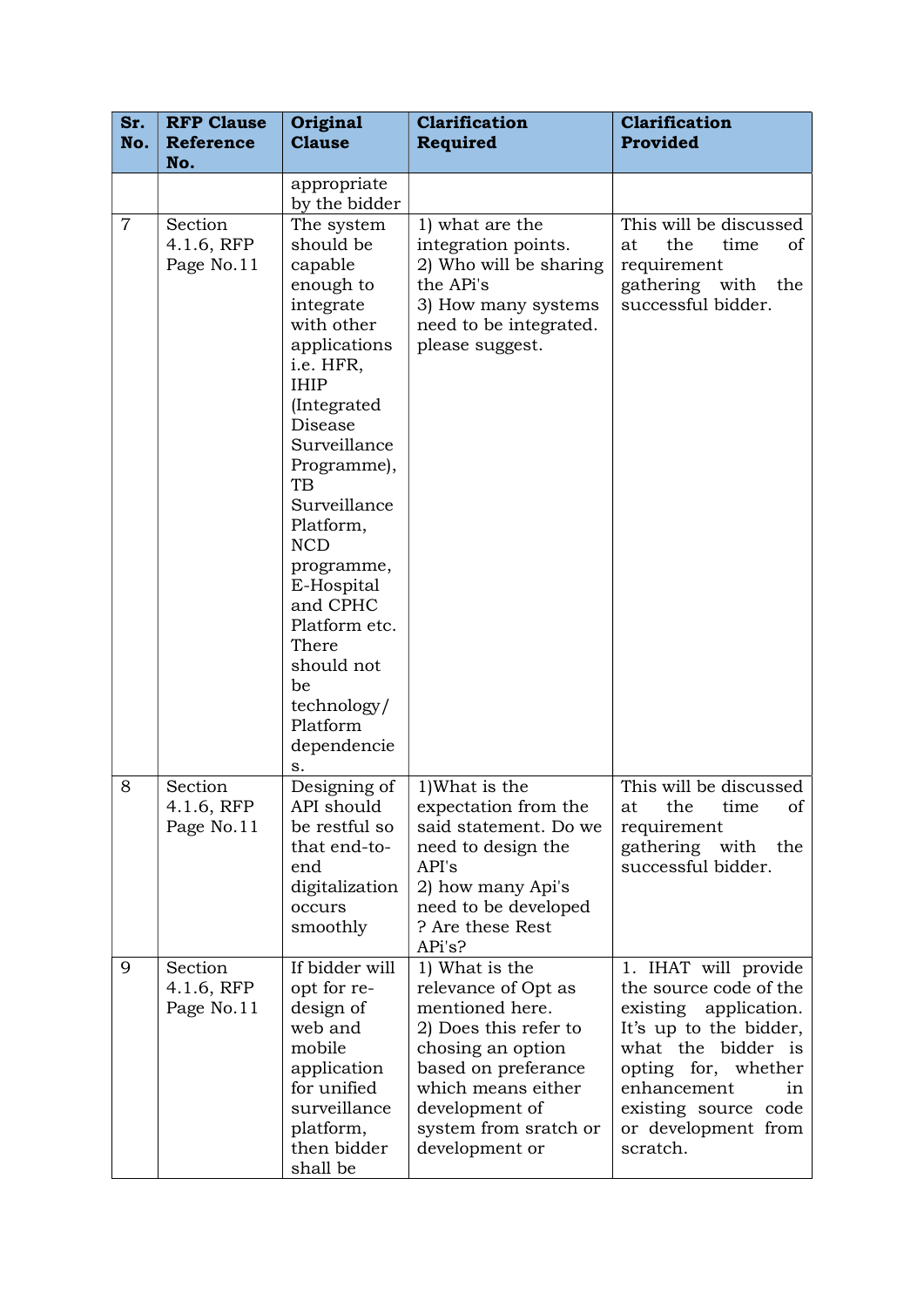| Sr.<br>No. | <b>RFP Clause</b><br><b>Reference</b><br>No. | Original<br><b>Clause</b>                                                                                                                                                                   | <b>Clarification</b><br>Required                                                                                                                                                                                                                                                | Clarification<br>Provided                                                                                                                                                                                                     |
|------------|----------------------------------------------|---------------------------------------------------------------------------------------------------------------------------------------------------------------------------------------------|---------------------------------------------------------------------------------------------------------------------------------------------------------------------------------------------------------------------------------------------------------------------------------|-------------------------------------------------------------------------------------------------------------------------------------------------------------------------------------------------------------------------------|
|            |                                              | responsible<br>for end-to-<br>end<br>development<br>of the<br>planning,<br>design,<br>UI/UX and<br>development<br>and testing<br>into a fully<br>functional<br>platform.                    | redesigning using the<br>existing system.                                                                                                                                                                                                                                       |                                                                                                                                                                                                                               |
| 10         | Section<br>4.1.8, RFP<br>Page No.11          | Bidder shall<br>be<br>responsible<br>for end-to-<br>end<br>digitalization<br>and its<br>associated<br>process(es).                                                                          | 1) Please elaborate<br>the expectation from<br>Digitalisation.                                                                                                                                                                                                                  | The process flow is<br>mentioned in the<br>RFP, please refer to<br>it. those processes<br>need to be digitally<br>done.                                                                                                       |
| 11         | Section<br>4.1.8, RFP<br>Page No.11          | The<br>engagement<br>of services is<br>intended for<br>3 years<br>which the<br>first year will<br>be for up-<br>gradation/re<br>-design of<br>the existing<br>unified<br>COVID<br>platform. | 1) What is expectation<br>from the said word"<br>Upgradation". Please<br>suggest.                                                                                                                                                                                               | 1. IHAT will provide<br>the source code of the<br>existing application.<br>It's upto the bidder,<br>what the bidder is<br>opting for, whether<br>enhancement<br>in<br>existing source code<br>or development from<br>scratch. |
| 12         | Section<br>4.2.3, RFP<br>Page No.14          | 4.2.3.1<br>Diseases<br>V/s Program<br>Mapping.<br>Disease wise<br>form<br>configuratio<br>n.                                                                                                | What<br>is<br>the<br>1)<br>expectation<br>from<br>mapping.<br>Program<br>Please elaborate.<br>2)<br>Whare<br>is<br>the<br>program data coming<br>from. Please suggest.<br>Which<br>3)<br>user<br>role/Who<br>will<br>be<br>managing<br>these<br>Please<br>mappings.<br>confirm. | Master<br>Directories<br>are required to be<br>created and wherever<br>information can<br>be<br>fetched<br>from<br>other<br>applications in terms<br>populating<br>of<br>the<br>masters, that need to<br>develop.             |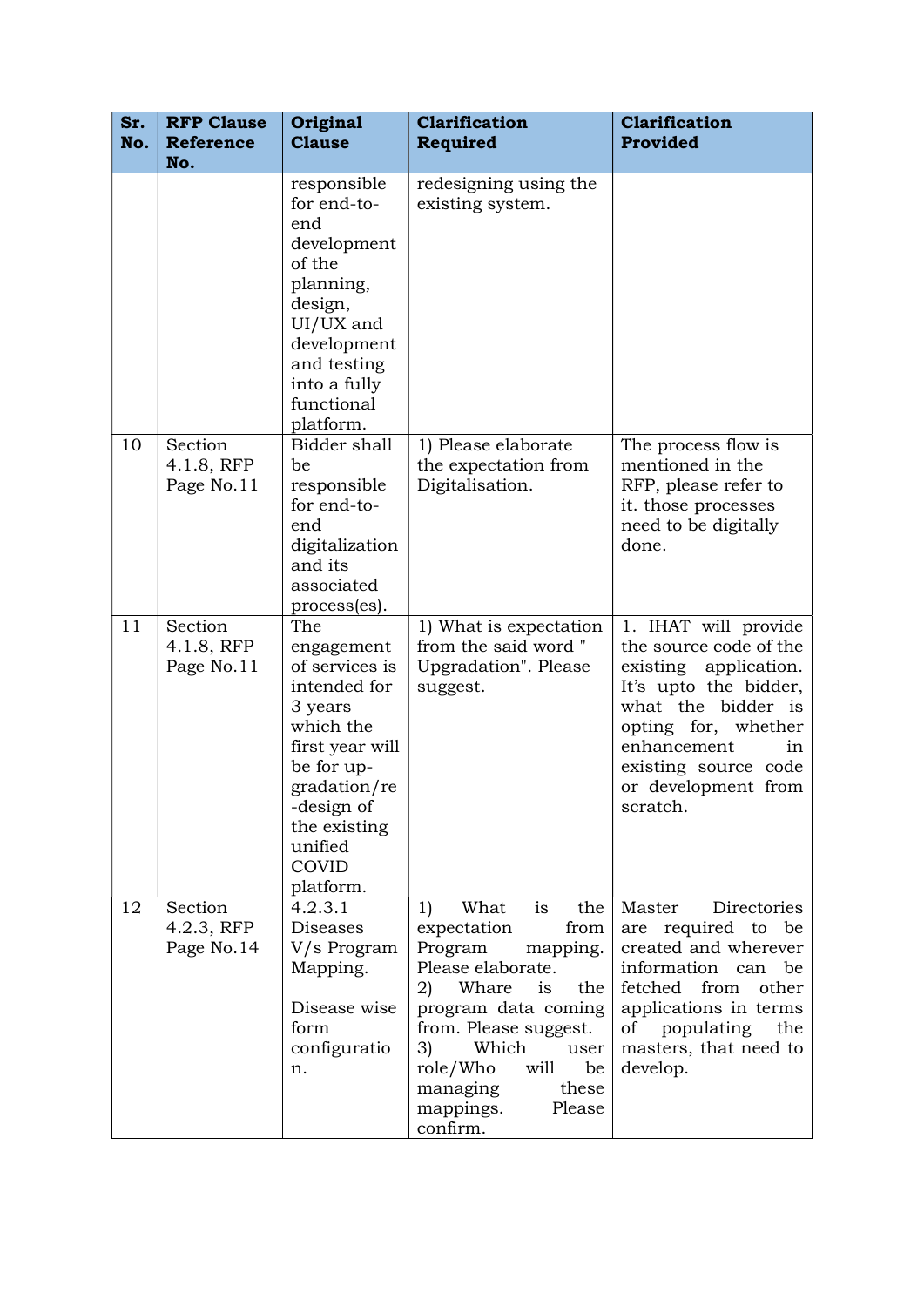| Sr.<br>No. | <b>RFP Clause</b><br><b>Reference</b><br>No. | Original<br><b>Clause</b>                                                                                                                                                                                                                                     | <b>Clarification</b><br><b>Required</b>                                                                                                                                                                                                                                                                                                                                                                               | <b>Clarification</b><br>Provided                                                                                                    |
|------------|----------------------------------------------|---------------------------------------------------------------------------------------------------------------------------------------------------------------------------------------------------------------------------------------------------------------|-----------------------------------------------------------------------------------------------------------------------------------------------------------------------------------------------------------------------------------------------------------------------------------------------------------------------------------------------------------------------------------------------------------------------|-------------------------------------------------------------------------------------------------------------------------------------|
| 13         | Section<br>4.2.3, RFP<br>Page No.14          | 4.2.3.1<br>Disease wise<br>form<br>configuratio<br>n                                                                                                                                                                                                          | 1) What are the form<br>Please<br>parameters.<br>elaborate.<br>2)<br>Are<br>these<br>parameters/sections<br>of the form to be<br>managed dynamically<br>Or will this be static<br>and will be added as<br>master data one time.<br>Please suggest.<br>3)<br>What<br>is<br>the<br>expectation from the<br>usage of these forms.<br>4) How is the mapping<br>expected to be done<br>for these forms. please<br>suggest. | Please refer to RFP<br>and the same<br>will<br>discuss at the time of<br>requirement<br>gathering with<br>the<br>successful bidder. |
| 14         | Section<br>4.2.3, RFP<br>Page No.14          | 4.2.3.1<br>Follow up at<br>Community<br>or facility.                                                                                                                                                                                                          | 1) What is the<br>expectation. Please<br>elaborate.                                                                                                                                                                                                                                                                                                                                                                   | All Surveillance cases<br>against disease, are<br>followed to be done<br>by Community and<br>facility                               |
| 15         | Section<br>4.2.4.4, RFP<br>Page No.18        | Once the<br>disease<br>survey<br>flow has<br>been<br>updated on<br>the<br>application,<br>it will get<br>reflected on<br>the<br>community/<br>facility<br>application,<br>as per the<br>defined<br>protocol, for<br>the field staff<br>to<br>capture<br>data. | 1) We understand<br>that Beneficiaries are<br>citizens. Please<br>confirm.                                                                                                                                                                                                                                                                                                                                            | No change                                                                                                                           |
| 16         | Section<br>$4.2.3.4$ ,<br>Page No. 16        | Visualization<br>& Reports:<br>Disease wise<br>Analytical<br>reports and                                                                                                                                                                                      | ) What reports are<br>required. Please<br>suggest.<br>2) How many reports<br>are required. Please<br>suggest.                                                                                                                                                                                                                                                                                                         | Please refer to RFP<br>and the same will<br>discuss at the time of<br>requirement<br>gathering with the<br>successful bidder.       |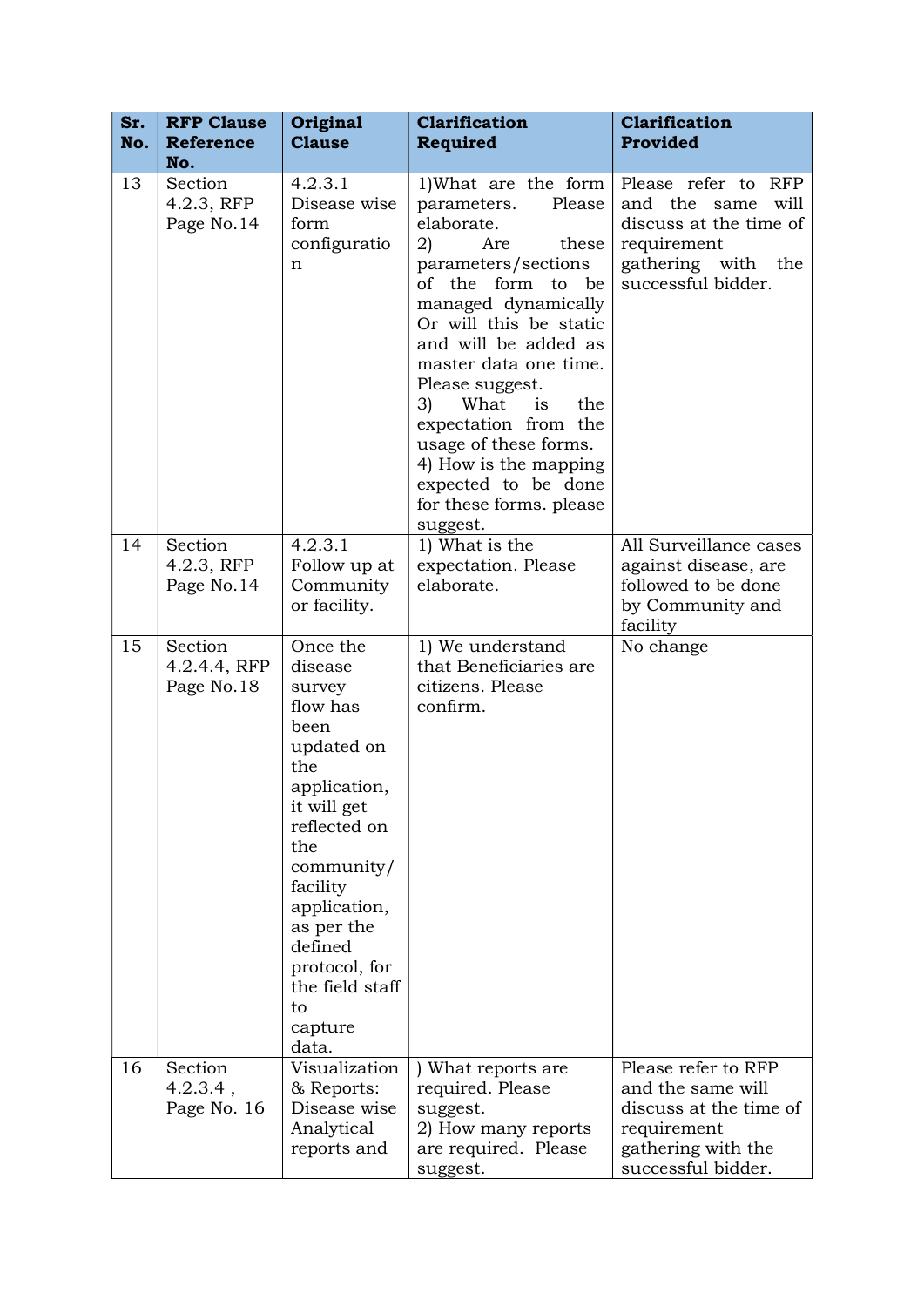| Sr.<br>No. | <b>RFP Clause</b><br><b>Reference</b> | Original<br><b>Clause</b>                                                                                                                                                                                                                                                                                                    | <b>Clarification</b><br><b>Required</b>                                                                                                                                                                                                                                                                                                                                                                              | <b>Clarification</b><br>Provided                                                                                                                                                                                                                                                                |
|------------|---------------------------------------|------------------------------------------------------------------------------------------------------------------------------------------------------------------------------------------------------------------------------------------------------------------------------------------------------------------------------|----------------------------------------------------------------------------------------------------------------------------------------------------------------------------------------------------------------------------------------------------------------------------------------------------------------------------------------------------------------------------------------------------------------------|-------------------------------------------------------------------------------------------------------------------------------------------------------------------------------------------------------------------------------------------------------------------------------------------------|
|            | No.                                   | visualization                                                                                                                                                                                                                                                                                                                | 3) What formats are                                                                                                                                                                                                                                                                                                                                                                                                  |                                                                                                                                                                                                                                                                                                 |
|            |                                       | of statistics.                                                                                                                                                                                                                                                                                                               | required for reporting.<br>4) What is the<br>expectation from<br>Visualization as<br>mentioned here.<br>Please suggest.                                                                                                                                                                                                                                                                                              |                                                                                                                                                                                                                                                                                                 |
| 17         | Section<br>$4.2.3.5$ ,<br>Page No. 16 | Sample<br>Collection<br>and Routing<br>of samples<br>to lab<br><i>(incase)</i><br>required)                                                                                                                                                                                                                                  | 1) What is the process<br>of sample collection?<br>2) How is the tracking<br>and mapping done<br>3) How the sample is<br>mapped and tracked<br>for a user?<br>4) Any tracking via<br>GPS for the field<br>agent<br>5) How does the<br>request gets aligned<br>to a field agent.<br>6) Does field agents<br>has a provision to<br>accept/reject the<br>request.<br>7) Any provision for<br>payments? If yes,<br>Flow? | Please refer to RFP<br>and the same will<br>discuss at the time of<br>requirement<br>gathering with the<br>successful bidder.                                                                                                                                                                   |
| 18         | Section<br>4.2.4.5, RFP<br>Page No.19 | Incase<br>the<br>disease<br>protocol<br>defines a lab<br>test,<br>a<br>sample<br>collection<br>shall<br>be<br>prompted as<br>part of the<br>survey (refer<br>the<br>flow<br>above).<br>Once<br>the<br>sample<br>has<br>been<br>collected<br>it<br>will<br>be<br>routed to the<br>designated<br>lab for<br>further<br>process | 1) How is the<br>verification done<br>2) Any actions on the<br>results?                                                                                                                                                                                                                                                                                                                                              | 1. Verification of<br>samples needs to be<br>done by Labs on<br>Portal i.e. they need<br>to flag the same that<br>they had received the<br>samples at their end.<br>2. District<br>Surveillance Officer<br>will take the action.<br>This can be<br>discussed at the time<br>of SRS preparation. |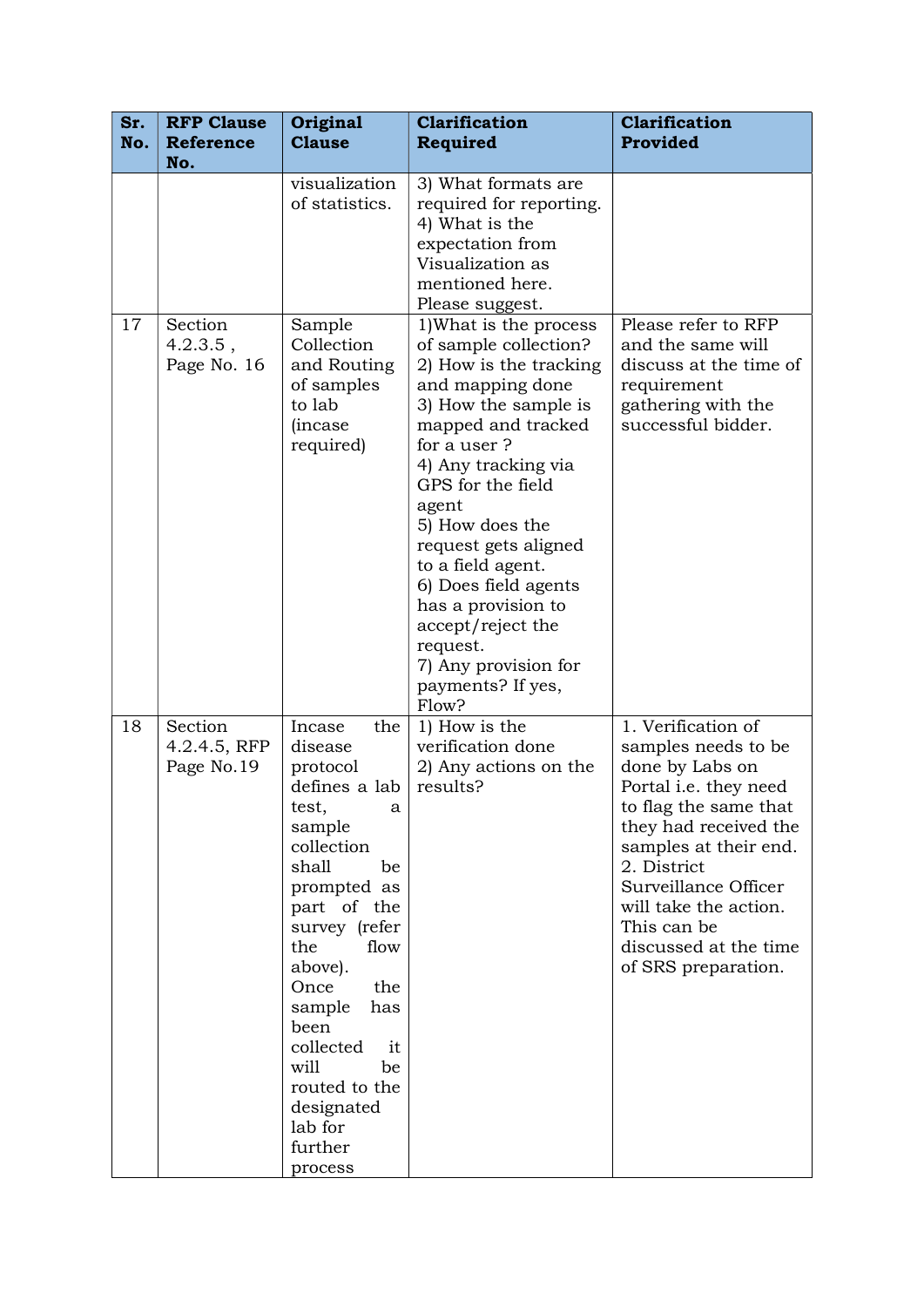| Sr.<br>No. | <b>RFP Clause</b><br><b>Reference</b> | Original<br><b>Clause</b>                                                                                                                   | <b>Clarification</b><br>Required                                                                                                                                                                                                                                                                                                                                                                                                                 | <b>Clarification</b><br>Provided                                                                                                                                                                                                                                                                        |
|------------|---------------------------------------|---------------------------------------------------------------------------------------------------------------------------------------------|--------------------------------------------------------------------------------------------------------------------------------------------------------------------------------------------------------------------------------------------------------------------------------------------------------------------------------------------------------------------------------------------------------------------------------------------------|---------------------------------------------------------------------------------------------------------------------------------------------------------------------------------------------------------------------------------------------------------------------------------------------------------|
|            | No.                                   |                                                                                                                                             |                                                                                                                                                                                                                                                                                                                                                                                                                                                  |                                                                                                                                                                                                                                                                                                         |
| 19         | Section<br>4.2.3.5, RFP<br>Page No.16 | Upgradation<br>$re$ -design<br>and<br>development<br>of Mobile<br>applications<br>at the level<br>of Health<br>facilities and<br>Community. | 1) We understand<br>that the Mobile App<br>need to be developed<br>from Scratch. To be<br>confirmed.<br>2) We understand<br>that users will be the<br>field staff. please<br>confirm.                                                                                                                                                                                                                                                            | 1. IHAT will provide<br>the source code of<br>the existing mobile<br>application. It's up to<br>the bidder, what the<br>bidder is opting for,<br>whether<br>enhancement in<br>existing source code<br>or development from<br>scratch.<br>2. State, District,<br>Labs, Heath Facilities<br>& Field Staff |
| 20         | General                               |                                                                                                                                             | 1) What is the current<br>user base for the<br>application<br>2) how many field<br>agents will be using<br>the mobile<br>application.<br>3) What is the<br>current flow for<br>support tickets<br>3.a) As on date, what<br>is daily volume of<br>tickets.<br>3.b) What is the<br>average flow size of<br>tickets for the one<br>year.<br>4) If possible, can you<br>please share GD type<br>performance/Code<br>Testing Report of<br>application | It will be discussed<br>during the SRS<br>preparation with the<br>successful bidder.                                                                                                                                                                                                                    |
| 21         | General                               |                                                                                                                                             | assume that<br>1) We<br>will<br>there<br>be<br>notification<br>events<br>application.<br>across<br>Please suggest on the<br>expectation for such<br>events (if applicable)<br>2) What is the monthly<br>of<br><b>SMS</b><br>volume<br>/Notifications.<br>3) What is the average<br>data<br>for<br>out<br>SMS/notifications for<br>1 year.                                                                                                        | Any charges incurred<br>for notification<br>through SMS/Email<br>will borne by<br>IHAT/UP Govt.                                                                                                                                                                                                         |